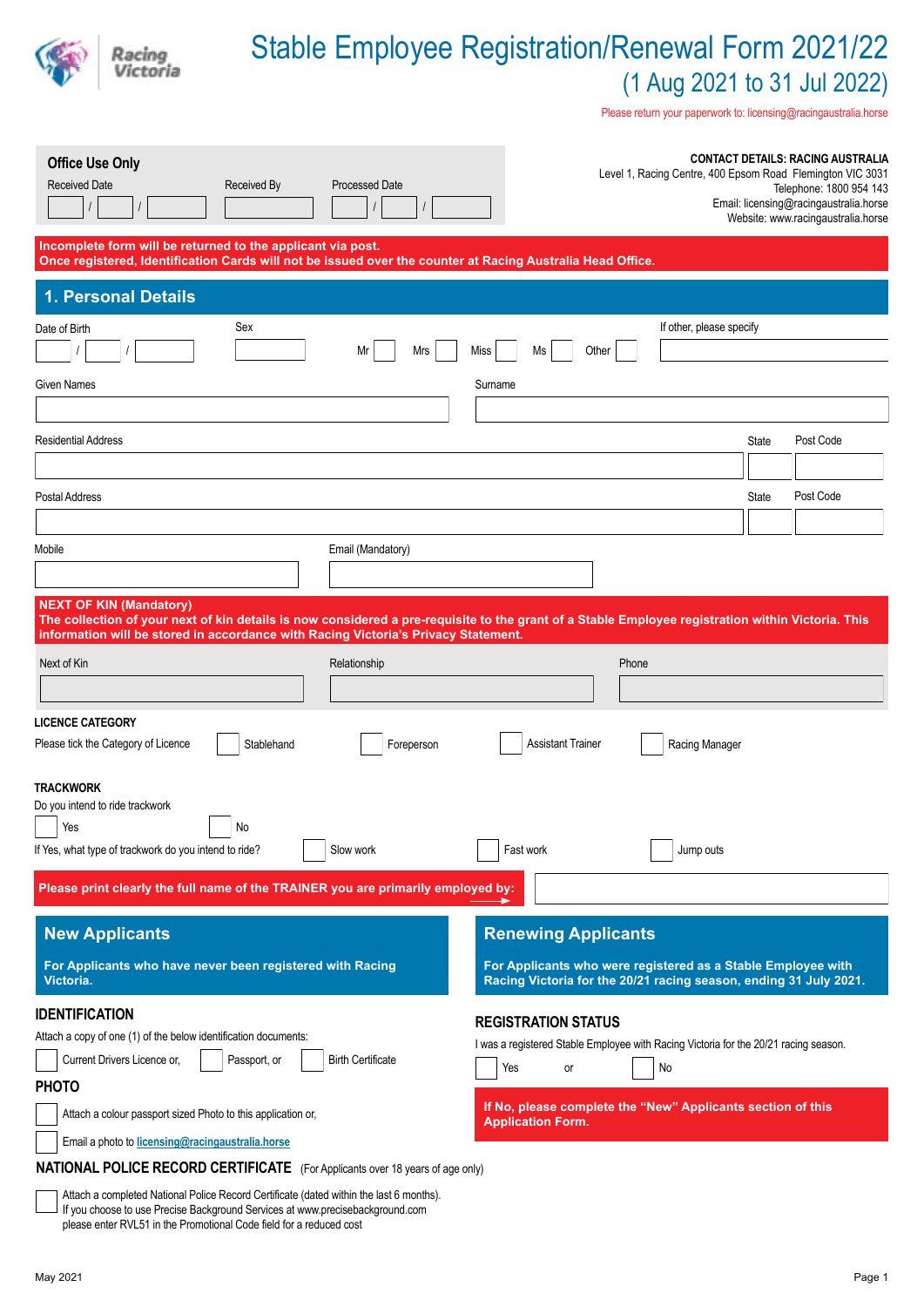

Please return your paperwork to: licensing@racingaustralia.horse

# **2. Declarations**

### **RULES OF RACING**

I acknowledge that I am bound by the Rules of Racing of Racing Victoria (the Rules) including any policy, code and/or regulations made pursuant to the Rules from time to time, and of any other Principal Racing Authority in which I perform Stable Employee-related duties, and I agree to familiarise myself with these Rules, including the Rules relating to Stable Employees and amendments made to these Rules from time to time.

Yes, I acknowledge

### **NATIONAL POLICE RECORD CERTIFICATE**

In circumstances where Racing Victoria's Compliance and Regulation Unit sees fit, I consent to obtaining a National Police Record Certificate and providing it to Racing Victoria (if contacted by Racing Victoria or an appointed CrimTrac accredited agency).

| Yes, I acknowledge |
|--------------------|
|--------------------|

## **CRIMINAL CHARGES**

After submitting this Application, I acknowledge that I must inform Racing Victoria's Compliance and Regulation Unit of any criminal charges laid against me within seven days of any charges being laid. Updates must be sent by email to **cru@racingvictoria.net.au**



#### **SOCIAL MEDIA POLICY**

 I have read, and agree to be bound by, the "Racing Victoria Social Media Policy," as amended from time to time. This Policy is located at **https://www.racingvictoria.com.au/integrity/social-media-policy**

Yes, I acknowledge

# **CONTINUED EDUCATION**

I further declare that I agree to complete all Racing Victoria educational programs related to Stable Employee licensing within the relevant timeframe.

Yes, I acknowledge

# **3. Questionnaire to be completed by Stable Employee**

#### **MANDATORY TRAINING**

**Have you now or in the past, attached evidence of mandatory training as outlined within Attachment One (1) of this application form?**

Yes No If No, please refer to the Industry Mandatory Training Sheet on this application

**Are you currently under any ban/restriction or have any pending matters yet to be determined by any Racing Authority or Racing Code (including Racing Victoria)?**

| Yes                                      | No                                                                                                                                               |
|------------------------------------------|--------------------------------------------------------------------------------------------------------------------------------------------------|
| If Yes, please explain the circumstances |                                                                                                                                                  |
|                                          |                                                                                                                                                  |
|                                          |                                                                                                                                                  |
|                                          | Have you ever been suspended, disqualified or refused a licence, permit or registration (for any reason) by any Racing Authority or Racing Code? |
| Yes                                      | No                                                                                                                                               |
| If Yes, please explain the circumstances |                                                                                                                                                  |
|                                          |                                                                                                                                                  |
|                                          |                                                                                                                                                  |
|                                          |                                                                                                                                                  |
|                                          | Are you currently, or have you previously been licensed/registered with another Principal Racing Authority or Racing Code (PRA) ?                |
| Yes                                      | No                                                                                                                                               |
| If Yes, give details                     |                                                                                                                                                  |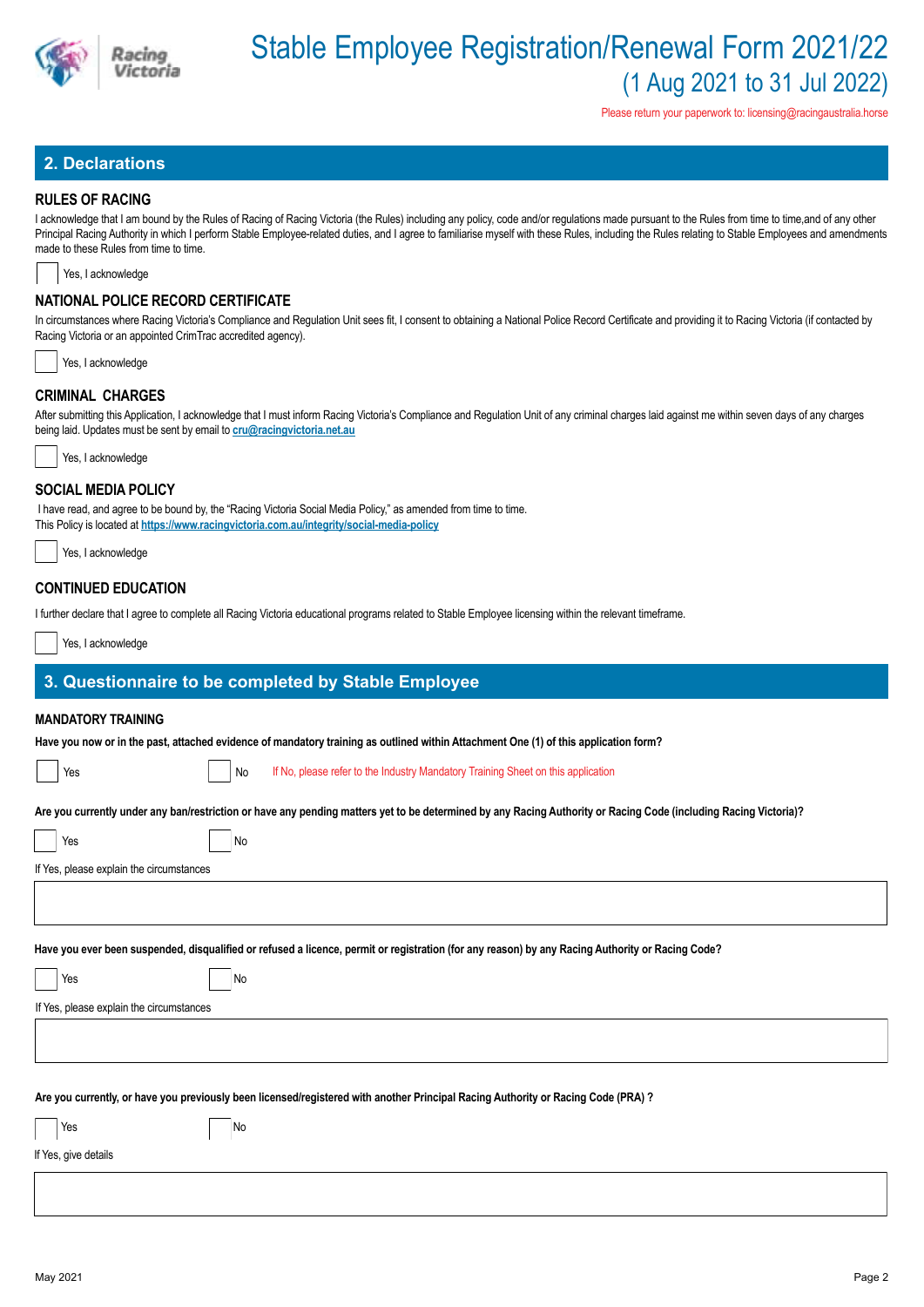|                                                                                           | <b>Stable Employee Registration/Renewal Form 2021/22</b><br>(1 Aug 2021 to 31 Jul 2022)<br>Please return your paperwork to: licensing@racingaustralia.horse                            |
|-------------------------------------------------------------------------------------------|----------------------------------------------------------------------------------------------------------------------------------------------------------------------------------------|
| Have you, in the last 10 years, been:                                                     |                                                                                                                                                                                        |
| found guilty of a criminal offence?<br>1.<br>imprisoned?<br>2.<br>placed on parole?<br>3. |                                                                                                                                                                                        |
|                                                                                           | Note: Should Racing Victoria discover through a National Police Check or other means that this has been answered incorrectly, you may be stood down.                                   |
| Yes                                                                                       | No                                                                                                                                                                                     |
| If Yes, please explain the circumstances                                                  |                                                                                                                                                                                        |
|                                                                                           |                                                                                                                                                                                        |
|                                                                                           |                                                                                                                                                                                        |
| Are there any current criminal proceedings (or charges) pending against you?              |                                                                                                                                                                                        |
| Yes                                                                                       | No                                                                                                                                                                                     |
| If Yes, please explain the circumstances                                                  |                                                                                                                                                                                        |
|                                                                                           |                                                                                                                                                                                        |
|                                                                                           |                                                                                                                                                                                        |
|                                                                                           | Do you perform stable duties for a trainer other than your main trainer? If Yes, list the name of the trainers that employ or engage you (attach additional documentation if required) |
| 1.                                                                                        | 2.                                                                                                                                                                                     |

| 4. Parental/Guardian consent for under 18 years of age (applicants must be at least 14 years of age) |  |
|------------------------------------------------------------------------------------------------------|--|
|                                                                                                      |  |

| ъ,    |                           |  |  |
|-------|---------------------------|--|--|
|       | (Please print name)       |  |  |
| Of    |                           |  |  |
|       | (Address)                 |  |  |
| Phone |                           |  |  |
|       | Relationship to applicant |  |  |

 $3.$  4.

| Hereby consent to him/her being registered as a Stable Employee with Racing Victoria. |  |  |  |  |  |
|---------------------------------------------------------------------------------------|--|--|--|--|--|
|                                                                                       |  |  |  |  |  |

| Signed | Date |
|--------|------|
|        |      |
|        |      |
|        |      |
|        |      |

# **5. Eligibility to work in Australia**

**Are you an Australian citizen or permanent resident?** Yes No

If you have answered "No" to the above question, you must provide a copy of the VISA that enables you to work as a Stable Employee in Australia

I have provided a copy of my VISA with this application (if applicable)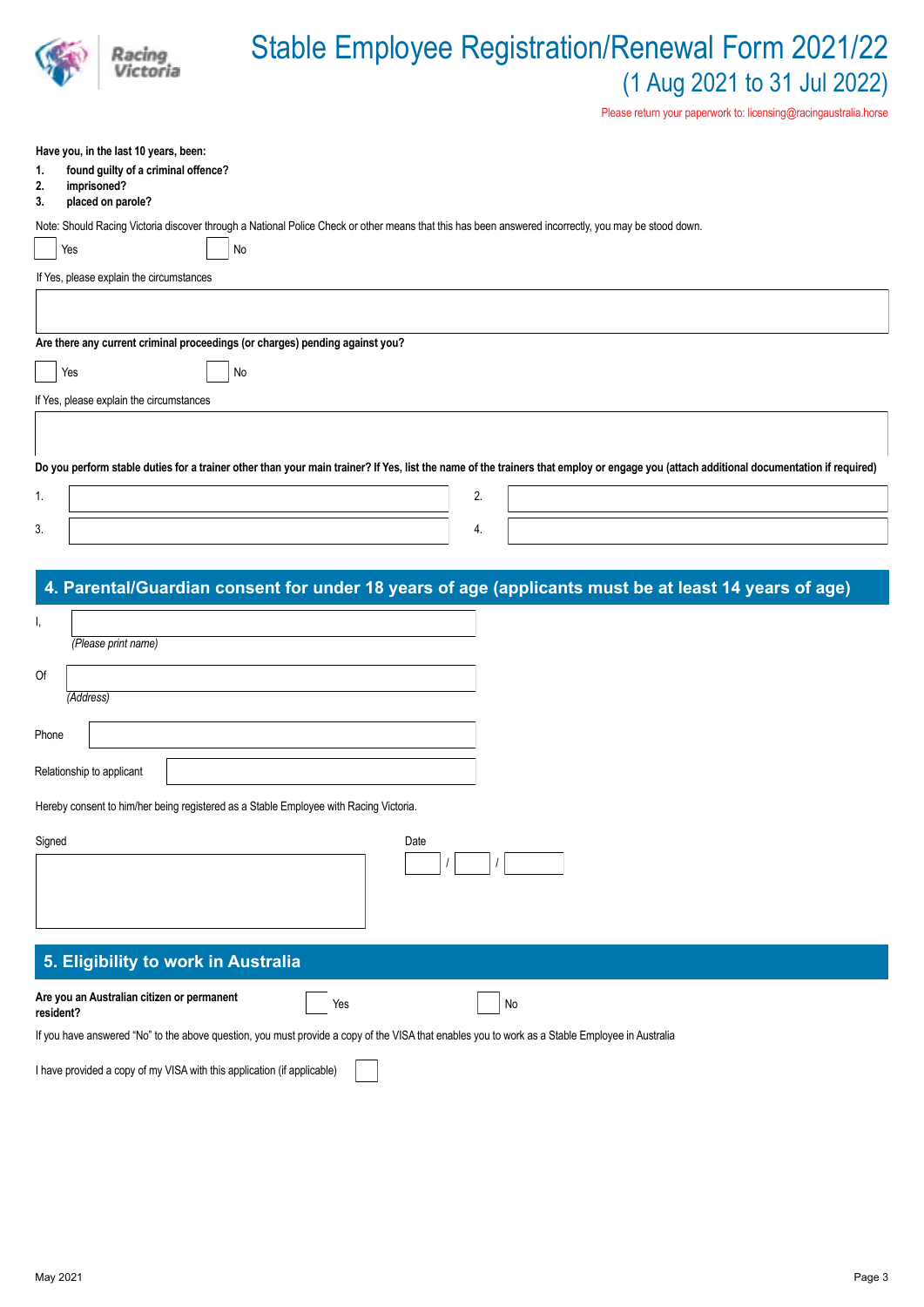

Please return your paperwork to: licensing@racingaustralia.horse

# **6. Payment**

**Alternatively, enclose a Cheque or Money Order payable to Racing Victoria. Cash is not accepted.**

| STABLEHAND/FOREPERSON/ASSISTANT TRAINER<br><b>LICENCE FEES</b>                  |           | <b>RACING MANAGER</b><br><b>LICENCE FEES</b>                             |           |  |
|---------------------------------------------------------------------------------|-----------|--------------------------------------------------------------------------|-----------|--|
| Licence Fee Renewal:                                                            | \$93.00   | Licence Fee Renewal:                                                     | \$306.00  |  |
| Pay by 31/07/2021 discount                                                      | $-$20.00$ | Pay by 31/07/2021 discount                                               | $-$50.00$ |  |
| <b>Amount to Pay:</b>                                                           |           | <b>Amount to Pay:</b>                                                    |           |  |
| <b>IF APPLICATION IS COMPLETED ONLINE A FURTHER DISCOUNT</b><br>OF \$30 APPLIES |           | IF APPLICATION IS COMPLETED ONLINE A FURTHER DISCOUNT<br>OF \$45 APPLIES |           |  |
| <b>New Application Fee:</b>                                                     | \$73.00   | <b>New Application Fee:</b>                                              | \$256.00  |  |
|                                                                                 |           |                                                                          |           |  |

**Note: Only General 'A' Trainers may apply for a Racing Manager**

**You must ensure that you have completed the mandatory training relevant to that category.**

| Payment by Cheque/Money Order - please make payable to Racing Victoria |                                                              |                                | RACING VICTORIA LIMITED<br>ABN 88 096 917 930<br>Tax Invoice Receipt<br>Total amount payable (Inc. GST) |
|------------------------------------------------------------------------|--------------------------------------------------------------|--------------------------------|---------------------------------------------------------------------------------------------------------|
| Credit Card Type<br>Mastercard<br>Visa                                 |                                                              |                                |                                                                                                         |
| Credit Card Number:                                                    | Cardholder's Name                                            |                                |                                                                                                         |
| Cardholder's Signature:                                                | Credit Card Expiry Date (MM/YY):                             | Credit Card Verification (CVN) |                                                                                                         |
|                                                                        | Please retain a copy of this form for your taxation records. |                                |                                                                                                         |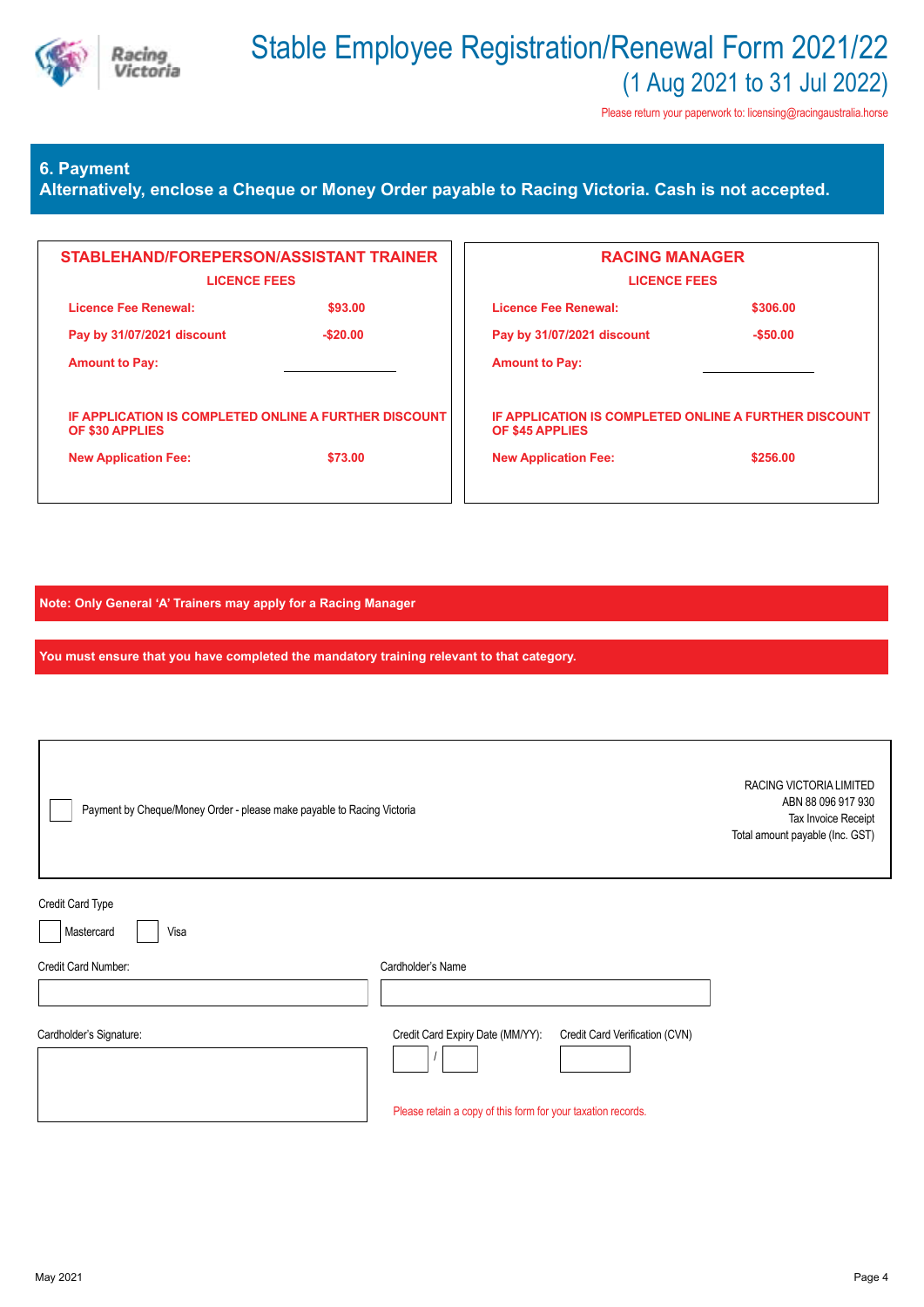

Please return your paperwork to: licensing@racingaustralia.horse

# **7. Acknowledgements**

# **1. Privacy**

## **1. PRIVACY STATEMENT**

1.1. Racing Victoria Limited (ACN 096 917 930) **(Racing Victoria)** is the Principal Racing Authority **(PRA)** governing thoroughbred racing in Victoria, and carries out the functions of:

- determining and issuing occupational licences and/or otherwise authorising persons to participate in the Victorian thoroughbred racing industry **(Licensed and/or Registered Person)**;
- regulating Licensed Persons:
- administering and promoting racing; and
- such other functions as may be described in its privacy policy published on its website from time to time **(Privacy Policy)**.

#### **(Functions)**

- 1.2. Racing Victoria is collecting your personal information on this form, including your name, contact details, next of kin, employment and credit card/bank details. We may also be collecting personal information about you which may be considered sensitive or protected under applicable laws (such information may include title, criminal record and bankruptcy status) that you may provide in this form or under your relevant licence's ongoing disclosure obligations (if applicable).
- 1.3. Racing Australia Limited (ABN 89 105 994 330 21) **(Racing Australia)** is the national industry body representing thoroughbred racing in Australia. This application form and your personal information will also be collected by Racing Australia in order to process your application on Racing Victoria's behalf. Where personal information is collected by Racing Australia on behalf of Racing Victoria (as opposed to on its own behalf), it is subject to the Racing Australia and Racing Victoria privacy policies, the latter prevailing in the event of any conflict.
- 1.4. The purpose of collecting your personal information is for our legitimate interests, including to:
	- consider and make determinations in relation to your licence application, renewal or continuance;
	- meet supervisory responsibilities in relation to you as a Licensed and/or Registered Person;
	- promote or protect the integrity of the thoroughbred racing code and ensure compliance with the Rules of Racing;
	- administer and promote racing operations (including your participation in races and the industry); and
	- any other function or activity described in our Privacy Policy.

#### **(Purpose)**

- 1.5. If your personal information is not collected, either on this form or otherwise when requested by Racing Victoria as part of its licensing and supervisory activities, we may not be able to process your application (and therefore refuse to grant your application or renew your licence, as the case may be) or may revoke or suspend your licence.
- 1.6. Racing Victoria may also obtain personal (including sensitive) information about you from, or disclose your personal information to, third parties such as enforcement bodies, government authorities, other racing control bodies (including PRAs and their equivalents in harness and greyhound) in the States and Territories of Australia and overseas, wagering service providers such as bookmakers, totalisators, and betting exchanges, educational or training institutions and to other persons for any of the purposes described above or as otherwise provided by law.
- 1.7. Your personal (including sensitive) information will also be disclosed to:
	- a) Racing Australia in order for them to perform their role under the Australian Rules of Racing; and
	- b) other PRA's (including Racing New South Wales (ABN 86 281 604 417 22), Racing and Wagering Western Australia (ABN 21 347 055 603), Thoroughbred Racing SA Limited (ACN 094 475 939), Tasracing Pty Limited (ACN 137 188 286), Thoroughbred Racing NT Incorporated (ABN 15 688 350 211), Canberra Racing Club Incorporated (21 423 896 409) and Racing Queensland Limited (ACN 142 786 874)) for the purpose of administration of thoroughbred racing in Australia.
- 1.8. Unless otherwise advised by you, your image, name and contact details may be published monthly in the Inside Racing magazine and also disclosed to and published by Racing Victoria and its associates (including Racing.com, Victorian thoroughbred race clubs and Racing Australia) to facilitate your participation in racing, including the publication of race fields and calendars.
- 1.9. We otherwise use, disclose and handle your personal information in accordance with our Privacy Policy available at https://www.racingvictoria.com.au/privacy-policy. If you are concerned about a possible interference with your privacy, please contact Racing Victoria's Privacy Officer at **privacyofficer@racingvictoria.net.au**. Privacy complaints to Racing Victoria must be made in writing.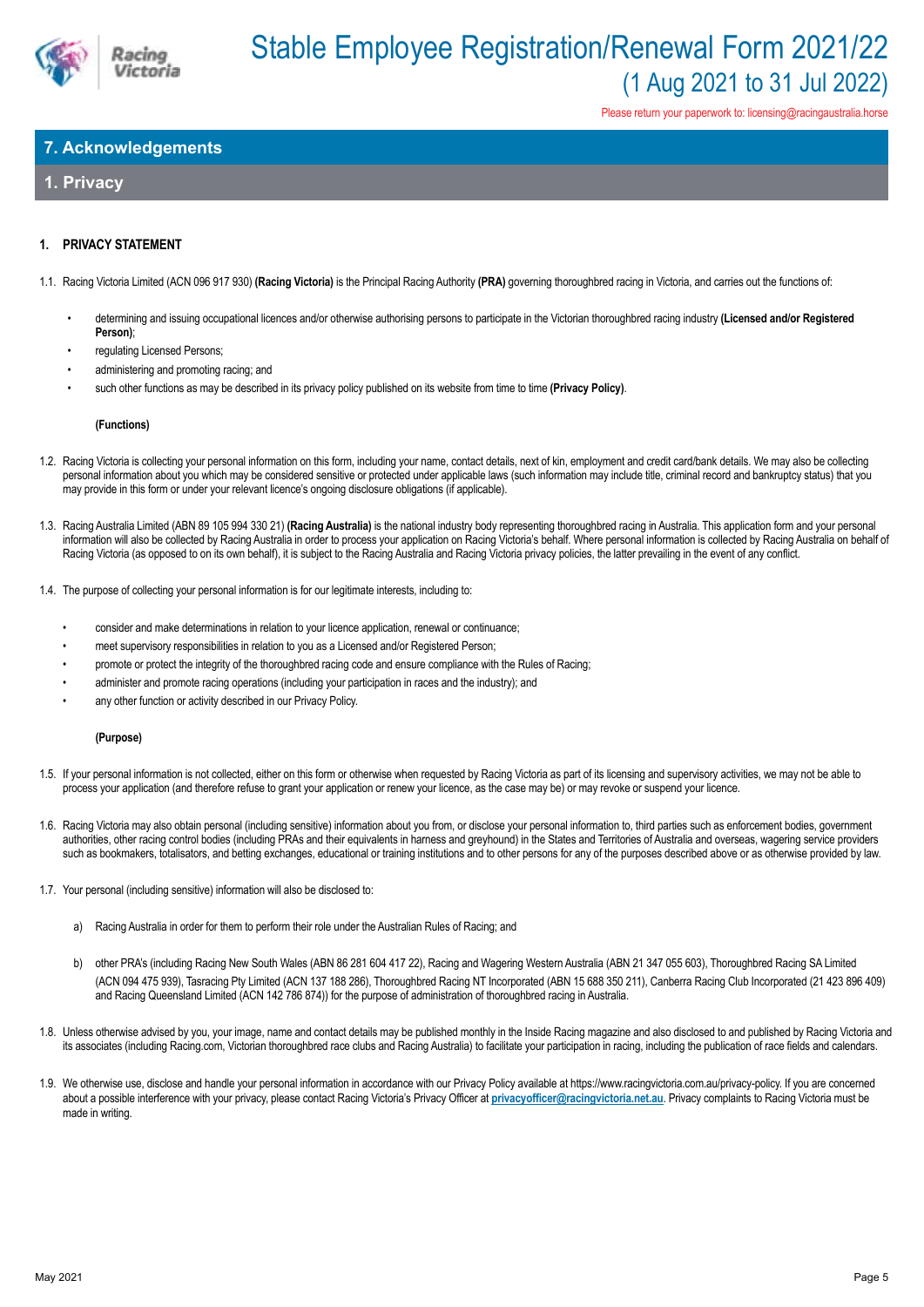

Please return your paperwork to: licensing@racingaustralia.horse

# **2. Rules of Racing**

#### **I Acknowledge and agree to be bound by the Rules of Racing, including the following relating to Betting: AR 237**

- 1. A trainer must not lay any horse that is either under the trainer's care, control or supervision, or has been at any time in the preceding 21 days.
- 2. A person employed by a trainer in connection with the training or care of horses must not lay any horse under the care, control or supervision of the trainer for whom the person is or was employed while employed and for a period of 21 days after ceasing to be employed.
- 3. An owner or nominator must not lay any horse that is or may be entered by that owner or nominator or on that person's behalf, provided that a bookmaker may lay a horse in accordance with the bookmaker's licence.
- 4. A rider's agent must not lay any horse to be ridden by a rider for whom that person is an agent.
- 5. A person who has provided a service/s connected with the keeping, training or racing of a horse must not lay that horse within 21 days of last providing that service.
- 6. A person must not offer an inducement to a participant in racing with the intention of profiting from a horse not participating in an event to the best of its ability.<br>7 In circumstances where it is a breach of this rul
- In circumstances where it is a breach of this rule for a person to lay a horse, it is also a breach of this rule for that person to:
	- a. have a horse laid on his or her behalf; or
- b. receive any money or other valuable consideration in any way connected with the laying of the horse by another person.

#### **LR 96 Person employed must not lay a horse**

For the purposes of AR 237(2) a person employed by a trainer in connection with the training or care of racehorses includes any person registered in accordance with LR 45B and any reference to employment includes a reference to such registration.

| 8. Trainer Declaration to sign below                                                                                                                                                                                                                                                                       | 9. Stable Employee Declaration to sign below                                                                                                                                                                                                                                                                                                                                                                                                                        |  |  |  |
|------------------------------------------------------------------------------------------------------------------------------------------------------------------------------------------------------------------------------------------------------------------------------------------------------------|---------------------------------------------------------------------------------------------------------------------------------------------------------------------------------------------------------------------------------------------------------------------------------------------------------------------------------------------------------------------------------------------------------------------------------------------------------------------|--|--|--|
| Pursuant to the Rules of Racing of Racing Victoria, I (the trainer and employer of the applicant)<br>hereby apply to register this applicant engaged by me as a Stable Employee.                                                                                                                           | In making this application to be registered as a Stable Employee I hereby -<br>Declare that all particulars in this application are true and correct;                                                                                                                                                                                                                                                                                                               |  |  |  |
| Also, I hereby acknowledge my employee obligations under the new Horse and Greyhound<br>Training Industry Award 2010 and other relevant legislation. Furthermore, I accept the<br>registration fee that applies to the relevant category of registration:                                                  | Acknowledge and agree to be subject to and bound by:                                                                                                                                                                                                                                                                                                                                                                                                                |  |  |  |
| In making this application to register a Stable Employee I hereby -                                                                                                                                                                                                                                        | • The Rules of Racing of Racing Victoria as amended or varied by Racing Victoria from<br>time to time: and                                                                                                                                                                                                                                                                                                                                                          |  |  |  |
| Declare that all particulars in this application are true and correct;                                                                                                                                                                                                                                     | • Such Rules and directions as may from time to time be formed, made or given by<br>Racing Victoria, the Directors, Stewards or official of any Club;                                                                                                                                                                                                                                                                                                               |  |  |  |
| Acknowledge and agree to be subject to and bound by:<br>The Rules of Racing of Racing Victoria as amended or varied by Racing Victoria from<br>time to time: and                                                                                                                                           | Acknowledge that I have read this application in full, including the Privacy Statement<br>and the Rules of Racing displayed on this application form;                                                                                                                                                                                                                                                                                                               |  |  |  |
| Such Rules and directions as may from time to time be formed, made or given by Racing Victoria, the Directors, the Stewards or official of any Club;<br>Acknowledge that I have read this application in full, including the Privacy Statement and the Rules of Racing displayed on this application form; | Consent to Racing Victoria obtaining personal information (including sensitive information, such as Health information) about me from third parties (such as other PRA's or racing controlling bodies within the States and Te<br>overseas, enforcement bodies a medical service providers), or otherwise permitted by<br>law and as described above for the purposes as set out in Section 1 (Privacy Statement)<br>and 3 (Health Records) of the Privacy Section. |  |  |  |
| Declare that I am aware of restrictions on me in relation to betting under AR.237, and<br>LR 96 of the Rules of Racing                                                                                                                                                                                     | Declare that I am aware of restrictions on me in relation to betting under AR.237, and<br>LR 96 of the Rules of Racing                                                                                                                                                                                                                                                                                                                                              |  |  |  |
| Acknowledge that Racing Victoria may request further information from me in respect of<br>this application.                                                                                                                                                                                                | Acknowledge that Racing Victoria may request further information from me in respect of<br>this application.                                                                                                                                                                                                                                                                                                                                                         |  |  |  |
|                                                                                                                                                                                                                                                                                                            | Acknowledge that any debts accrued or owed by me to Racing Victoria will be paid<br>within the time permitted by Racing Victoria                                                                                                                                                                                                                                                                                                                                    |  |  |  |
| Trainer (Employer) to sign<br>Date                                                                                                                                                                                                                                                                         | Stable Employee to sign<br>Date                                                                                                                                                                                                                                                                                                                                                                                                                                     |  |  |  |